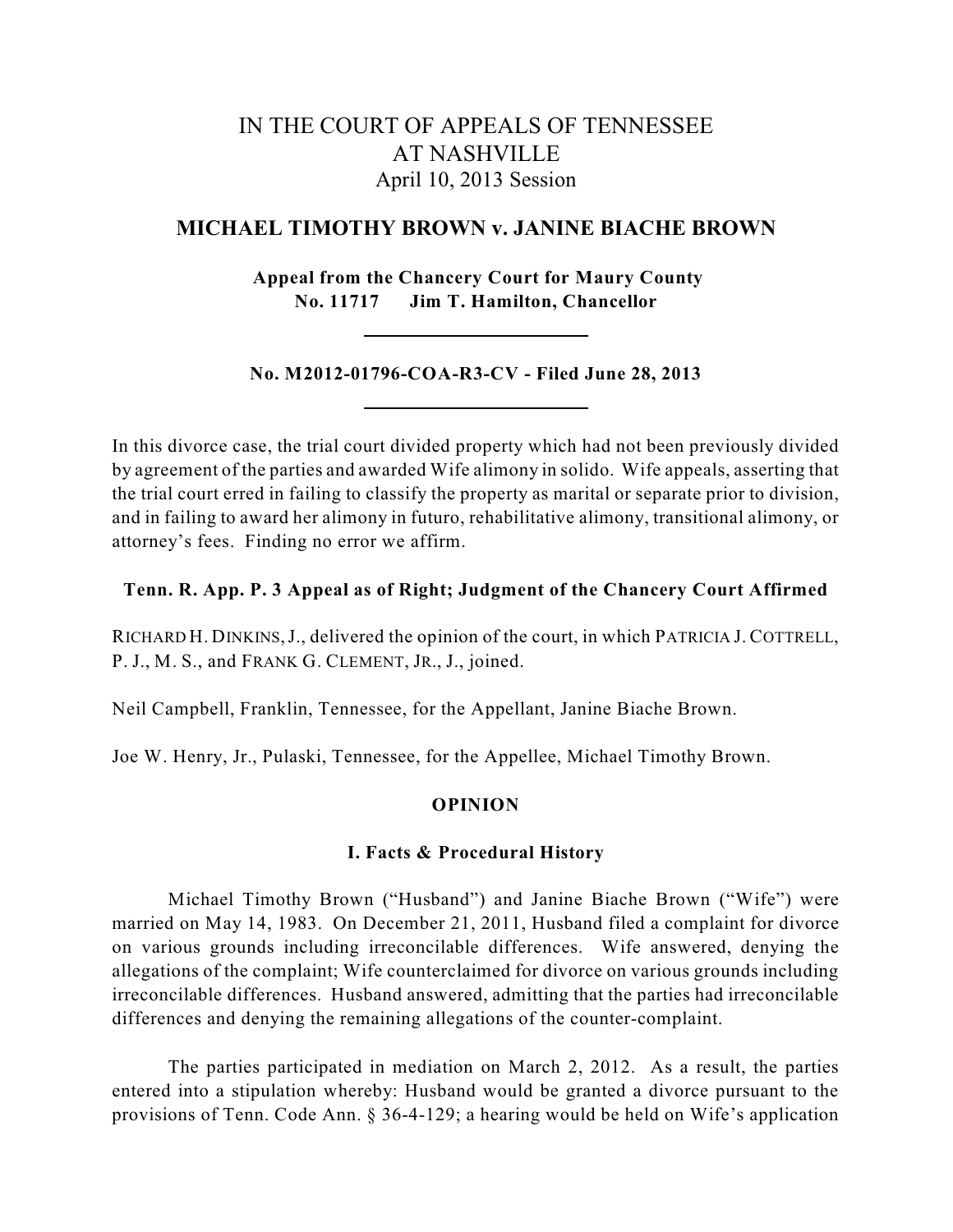for alimony and attorney's fees and the disposition of any undivided marital property; Wife would receive the marital home and would be responsible for the indebtedness thereon; the parties would sell their rental property and divide the proceeds equally; Husband would receive his 401K account; Husband's pension would be divided equally between the parties; each party would receive checking accounts as agreed; each party would receive one vehicle; Wife's credit card would be for her sole use, but Husband would repay Wife for previous purchases made thereon; and dividing the management of four accounts maintained for the children's education. The stipulation was signed by the parties and the court and entered on the minutes of the court.

The court entered an order on March 7 awarding an absolute divorce to Husband; on March 8, the court entered an agreed *pendente lite* order giving Wife exclusive possession of the marital residence and ordering Husband to contribute \$1,500 each month to the parties' joint checking account.

A trial was held on June 28 on Wife's application for alimony and attorney's fees and regarding the division of the marital property not divided in the stipulation. In the course of the trial, Husband presented a proposal for the distribution of the remaining marital property. Husband's proposal divided the property between Husband and Wife and valued each item of property divided. According to Husband's proposal, Wife would receive marital property valued at \$25,180 and Husband would received marital property valued at \$13,755. The proposal also separately listed items for both Husband and Wife that were categorized as "family items given to [Husband/Wife] or brought in from [his/her] family" and also separately designated items as belonging to the children; these separately listed items were not given a value in Husband's proposal.

The court entered an order on July 18: adopting the stipulation and making it an order of the court; awarding Husband's equity in the parties' rental house to Wife in lieu of alimony; adopting the proposed division of the remaining property as testified to by Husband at the June 28 hearing; and ordering that each party be responsible for his or her own attorney's fees.

On its own initiative, the court entered an Amended Order on July 20. With respect to the marital property, the order provided:

The Court accepts the classification and disposition of the marital property as set out in the "Stipulation" filed on March 8, 2012 which includes the values of the property, real and personal, as well as the liabilities. The Court adopts Exhibit 9 which is a color coded recitation of the mediation settlement and the property and numbers that make up the "Stipulation" showing a disposition of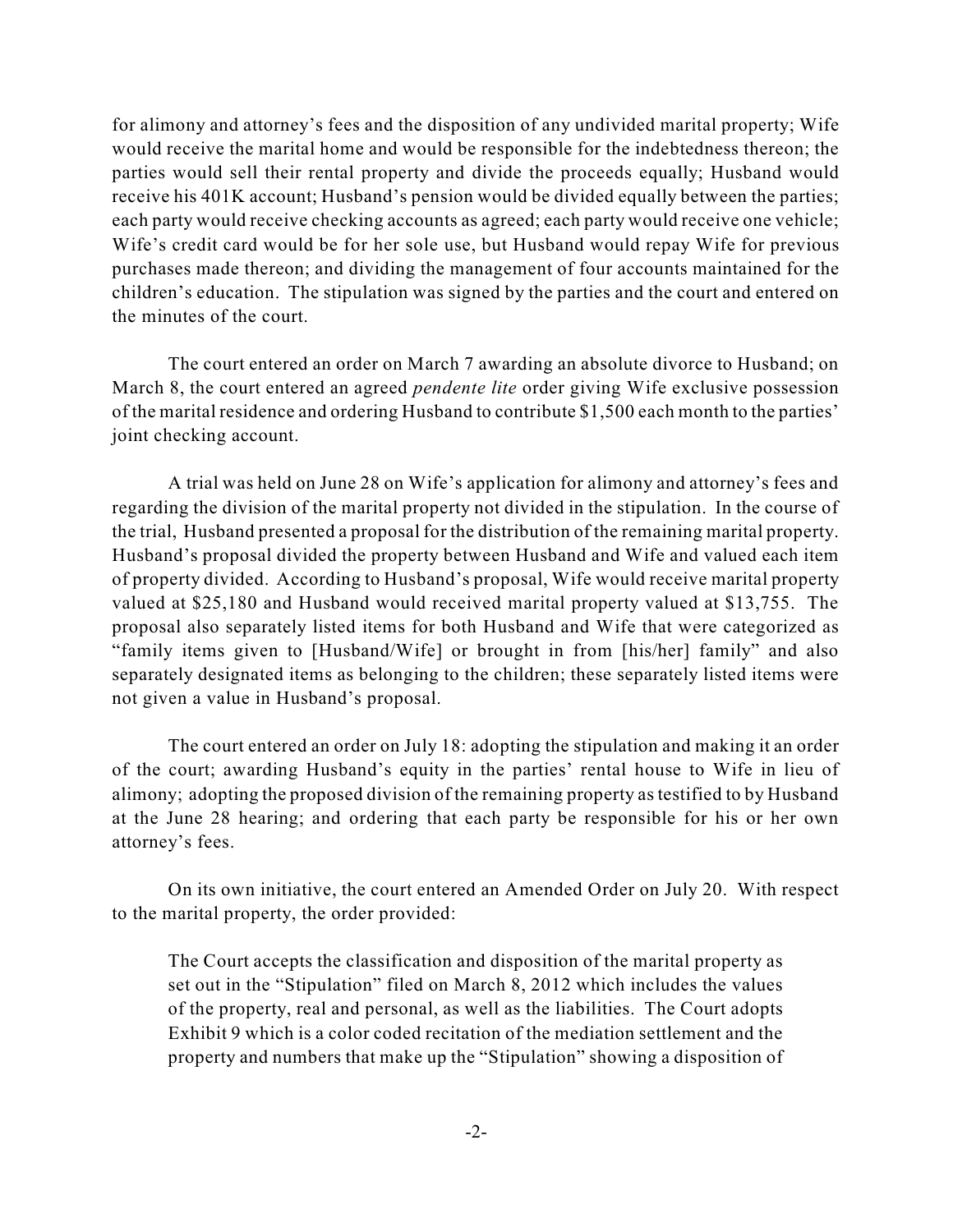the marital estate in the following percentages: the total net value of the marital assets awarded to the Wife was \$287,979.65(52.64%) and to Husband \$259,127.09 (47.36%).

With respect to Wife's application for alimony, the court made specific findings, stating:

The Court recognizes that the parties have a 28 year long marriage; the Wife was 51 years old at the time of the hearing; that the Wife has a college degree in business with a major in accounting and the Husband does not; that neither has a physical or mental condition that bears on the spousal support decision; there are no minor children or elderly parents that make employment outside the home undesirable or difficult; that the parties received comparable shares of the marital property with the Wife receiving slightly more; that both parties are gainfully employed although the Wife has the capacity to earn more than \$8.40 an hour; that both parties made contributions to the home, in and out, during the course of the marriage and with these facts established the Court does not feel an award of alimony in futuro, transitional alimony, or rehabilitative alimony is warranted under the proof.

The court awarded Husband's one-half interest in the rental property valued at \$22,500 to wife as alimony in solido. The court stated that it considered all of the factors contained in Tenn. Code Ann. § 36-5-121(i), as well as "the demeanor of the parties and the witnesses" in making its findings.

Wife appeals, articulating the following issues:

- 1. Whether the court abused its discretion when it denied Wife's request for alimony, including in futuro, rehabilitative or transitional alimony, where it failed to consider Wife's need and Husband's ability to pay, fault and other relevant factors.
- 2. Whether the trial court abused its discretion in adopting Husband's proposed distribution of personal property without first classifying the property and for making a finding that was not supported by the proof at trial.
- 3. Whether the trial court abused its discretion in failing to award Wife's attorney's fees.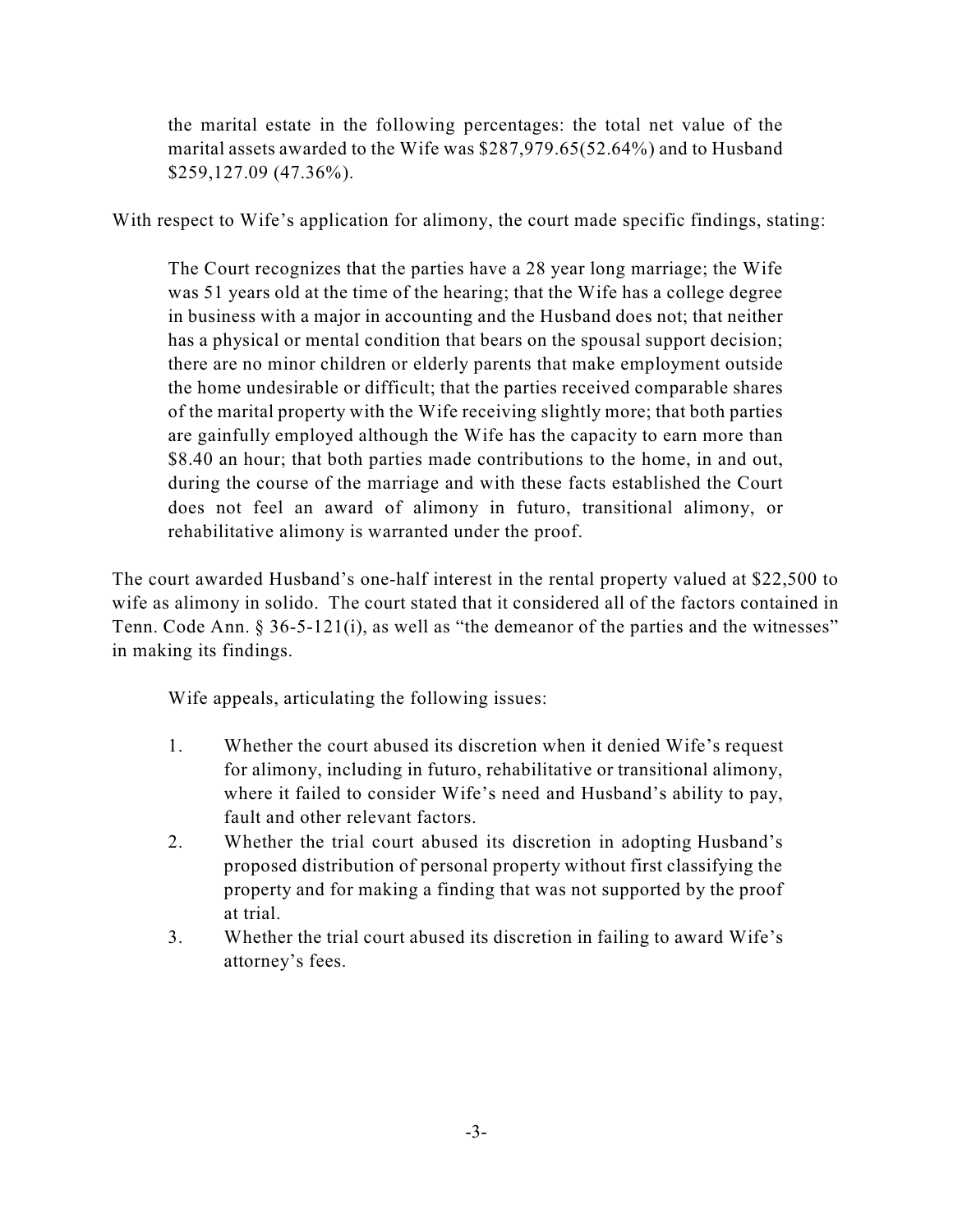#### **II. Analysis**

## **A. Division of Personal Property**

As an initial matter, we do not agree that the court failed to classify the property. Husband's proposal, about which he testified and which was attached to the July 18 order, was a list of personal property which was separated into "Janine's list" and "Tim's list"; at the end of each list was a separate list of items for both Husband and Wife that were categorized as "family items given to [Husband/Wife] or brought in from [his/her] family." 1 Monetary values were given for items on each list except the "family items." It is readily apparent from the context of the exhibit that the items for which a value were given was marital property, while those for which no value was given were separate property. When the court adopted the proposed division and made it the order of the court, the classification in the proposal became the court's. Wife did not offer any proof countering Husband's classification of the property listed or argue at trial that any property listed was separate rather than marital.<sup>2</sup> Wife bore the burden of proving that property acquired during the marriage was separate. *Goulet v. Heede*, No. E2000-02535-COA-R3-CV, 2002 WL 126279, at \*5 (Tenn. Ct. App. Jan. 31, 2002). Having produced no evidence at trial to that effect, Wife did not meet her burden. Furthermore, on appeal Wife has not identified any property

([Husband]) Family items given to me or brought in from my family: Piano Kitchen Tables and chairs Cart in eating room Kitchen island table Aunt Jane's silverware Trailer Tiller 8mm projector and tapes

 $2^2$  Wife presented a proposal regarding the distribution of the personal property during her testimony; this proposal consisted of a list of personal property that Wife requested be given to Husband by the court and a list of personal property that was already in Husband's possession. Wife's list did not provide values for the property, enumerate the property that she wished to retain, or classify any property as separate or marital.

 $<sup>1</sup>$  Each list contained a separate section of "family items" as follows:</sup>

<sup>([</sup>Wife]) Family items given to her or brought in from her family: [Wife's] moms china Curio Cabinet Living room tables Living room lamps \* \* \*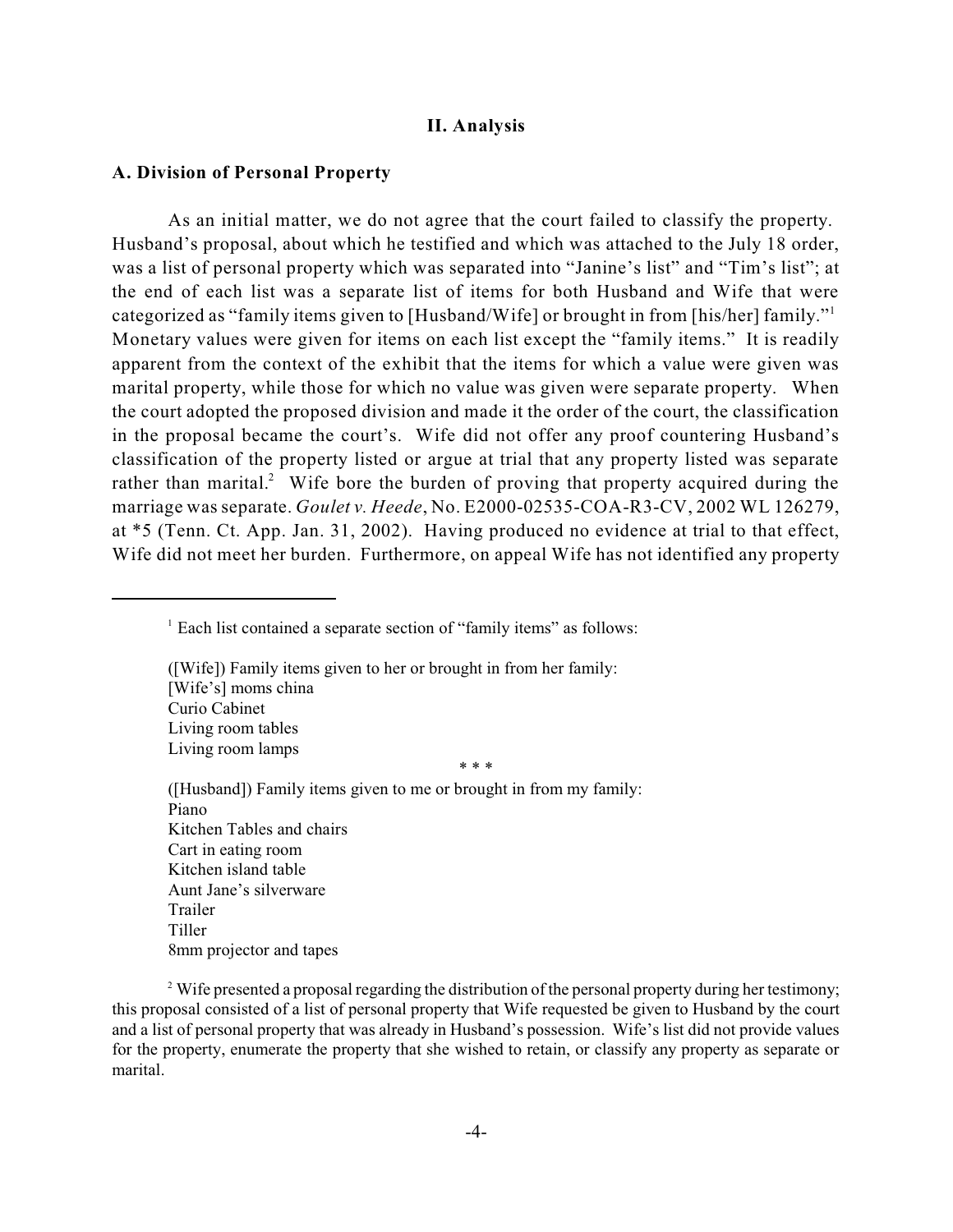that was improperly classified and distributed as marital. Consequently, her contentions in this respect are without merit.

## **B. Alimony**

Tennessee Code Annotated  $\S 36-5-121(i)$  directs the courts to consider all relevant factors "[i]n determining whether the granting of an order for payment of support and maintenance to a party is appropriate, and in determining the nature, amount, length of term, and manner of payment." The statute lists nonexclusive factors to be considered including the relative earning capacity, obligations, needs, and financial resources of each party; the relative education and training of each party; the ability and opportunity and necessity of each party to secure such education and training in order to improve such party's earning capacity to a reasonable level; and the assets of each party, whether they be separate assets or marital property awarded in the divorce. Tenn. Code Ann. § 36-5-121(i). It is well settled that the two most important factors to be considered in any spousal support determination are the disadvantaged spouse's need and the obligor spouse's ability to pay. *Bratton v. Bratton*, 136 S.W.3d 595, 604 (Tenn. 2004); *Robertson v. Robertson*, 76 S.W.3d 337, 342 (Tenn. 2002).

Appellate courts are disinclined to second-guess a trial court's decision regarding spousal support unless the decision is not supported by the evidence or is contrary to public policy. *Brown v. Brown*, 913 S.W.2d 163, 169 (Tenn. Ct. App. 1994). In *Gonsewski v. Gonsewski*, our Supreme Court stated that the role of appellate courts in reviewing an award of alimony is "to determine whether the trial court applied the correct legal standard and reached a decision that is not clearly unreasonable." *Gonsewski v. Gonsewski*, 350 S.W.3d 99, 105 (Tenn. 2011) (citing *Broadbent v. Broadbent*, 211 S.W.3d 216, 220 (Tenn. 2006)). "Consequently, when reviewing a discretionary decision by the trial court, such as an alimony determination, the appellate court should presume that the decision is correct and should review the evidence in the light most favorable to the decision." *Gonsewski*, 350 S.W.3d at 105–06.

Wife contends that the trial court failed to consider all of the relevant factors, and thus erred in its decision to award of alimony in solido rather than alimony in futuro, rehabilitative alimony, or transitional alimony. In particular, she argues that the court failed to consider both the "real need of the spouse seeking support as the single most important factor" and the fault of Husband in causing the divorce.

Wife cites to her income and expense statement, which showed her expenses as exceeding her income, to support her contention that the court failed to consider her need as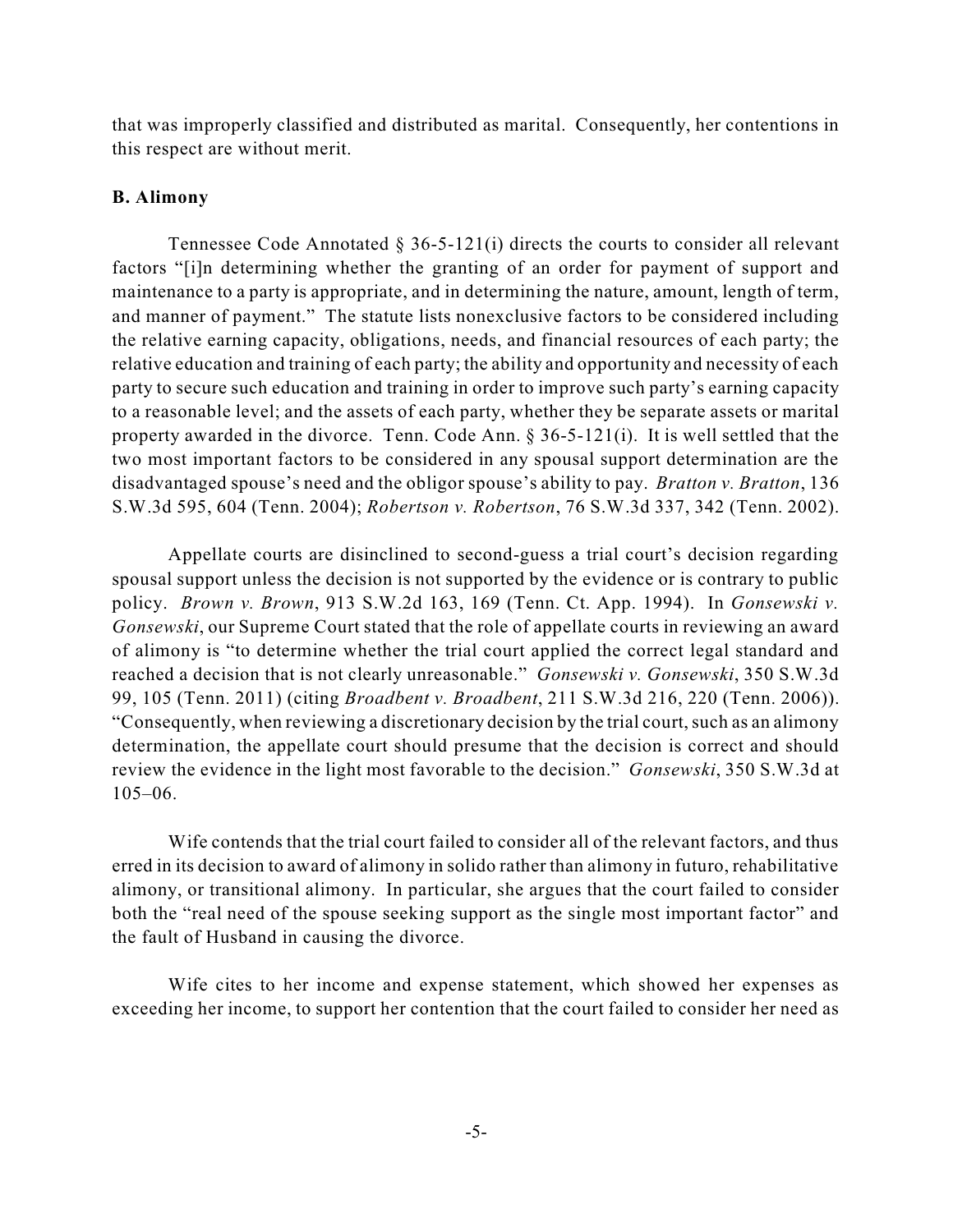the most important factor in determining its award of alimony.<sup>3</sup> The trial court also heard testimony regarding Wife's education and work history, $\frac{4}{3}$  the methods Wife used to produce the amounts identified on the income and expense statement,<sup>5</sup> and Wife's ability to decrease her expenses through refinancing her home.<sup>6</sup> Husband and Wife both testified, likewise, regarding the factors leading to the dissolution of the marriage.

The court heard testimony upon all of the relevant factors, including Wife's need and Husband's fault, and was able to weigh the evidence accordingly. It is true that the trial court is to consider fault as well as need of the economically disadvantaged spouse in its alimony determination, however, those factors are not exclusive; the majority of the factors relate to the relative financial situations of the parties and the ability of the parties to improve those situations. The trial court considered each factor at Tenn. Code Ann. § 36-5-121(i) and made specific findings as to those leading to the award of alimony in solido. In addition, the court stated that it considered "the demeanor and credibility of the parties and witnesses" in determining that neither long term, rehabilitative or transitional alimony was appropriate.

Given the deference we accord the trial court's decision and the court's findings of fact, as well as the weight we give the court's to the court's assessment of the credibility of

<sup>5</sup> Wife testified that her income and expense statement included expenses for the parties' adult children who do not live in the home, including two of the children's cell phone bills and groceries for the children.

<sup>&</sup>lt;sup>3</sup> Wife's monthly income and expense sheet listed her income as \$1,138 and her expenses as \$3,797, leaving her with a shortage of \$2,659.

<sup>&</sup>lt;sup>4</sup> Wife testified that she graduated with a degree in business administration from Middle Tennessee State University in 1992; that in 1998 she worked for Hauler's Insurance for six months making \$8 per hour; that in 2000, she worked for York, Dilligham & Company, a CPA firm, for six months making \$24,000 per year; that, immediately upon leaving that position, she worked at Atlantic Pools & Spasfor four years making \$15 per hour; that in 2006, she worked for United Medical for six months making \$24,000 per year; and that in 2007, she worked for Thiesing Chiropractic Center for four years making between \$11 and \$16 per hour. Wife testified that in October 2011, she began working for Tennessee Farm Bureau making between \$8.25 and \$8.40 per hour in a data entry position that does not require a college degree. Wife testified that she had sent out several resumes, but upon cross-examination, could not name those employers to which she had submitted resumes.

<sup>&</sup>lt;sup>6</sup> The record showed that the marital residence awarded to Wife was valued at \$238,000 with a remaining indebtedness of \$45,421. The parties stipulated that Wife would refinance the remaining indebtedness in her own name. Wife conceded on cross-examination that refinancing the remaining indebtedness would decrease her monthly payment on the home, and that if she were unable to refinance the home, she would be able to sell it and retain all the proceeds.